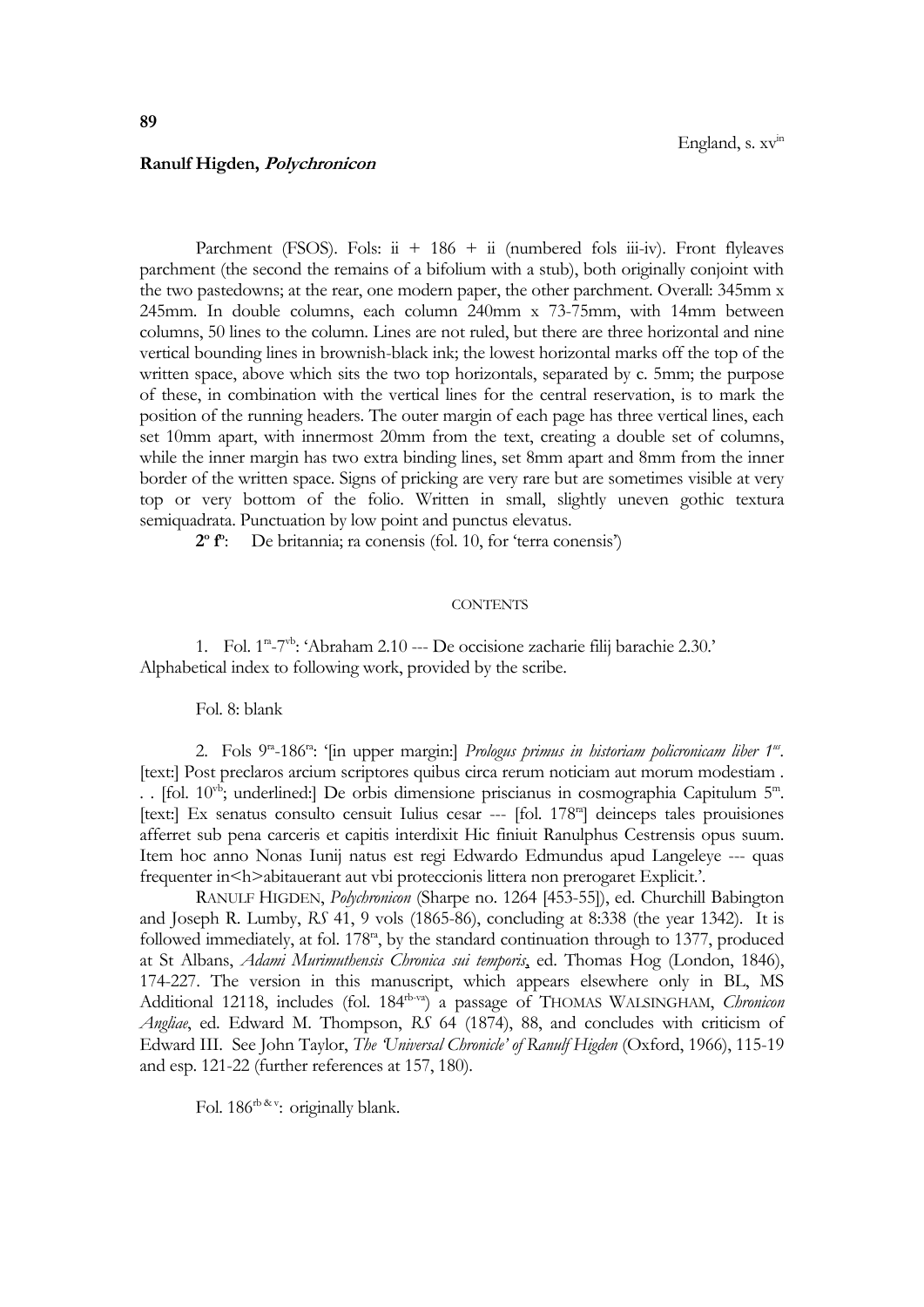COLLATION 1-23<sup>8</sup> 24<sup>2</sup> . Catchwords under the inner column at the bounding line. All leaves in the first half of each quire originally signed with a letter and roman numeral (occasionally in blue crayon), although many cut away; in this system, quires  $1-24 = a-z$ , &.

TEXTUAL PRESENTATION AND DECORATION Headings in ink in the text hand. At the openings of books and chapters, two- and three-line blue lombards with red flourishing. Marginal notations of chapters and dates preceded by alternate red and blue paraphs. Running titles with book number and indication of years and rulers in text ink, preceded by alternate red and blue paraphs. In some chapters, the text is divided by alternate red and blue paraphs; authorities underlined in the text ink. On fol. 61<sup>v</sup>, Pythagorean diagrams.

BINDING Damaged white leather over bevelled wooden boards, s. xv. Sewn on seven thongs, taken straight into the board, as depicted by Pollard, fig. 5. The large stubs of two leather straps, each held by three nails, on the upper board, indentations and some metal remaining from clasp fittings at the centre of the lower board. Nail-holes from a ChCh chain staple in Watson's position 4 (see Appendix I). Two front pastedowns of old parchment, with a ChCh bookplate; back pastedown modern paper.

PROVENANCE There is a variety of expunged notes of prior ownership: at the top of fol. i, perhaps late s. xv, badly smudged; the top of fol. ii has been torn out, leaving only the descenders of an inscription; lower on that folio, two expunged ownership inscriptions (probably in the same hand), with a rose with mark between them by Samuel Burton (on whom see below), above them an identification of the author in a different hand; on fol. ii', another ownership inscription (s. xvi?), expunged; fol. 1, a further erased note at top right.

Fol. 186<sup>v</sup> is covered with notes, s. xvi in. (many apparently liturgical instructions), with some runover into the upper and lower margins of fol. 186<sup>th</sup>. Frequently fragmentary or difficult to read because the leaf was once pasted to the following paper flyleaf, these include:

(a) 'De  $\langle \text{pio}\rangle$  kenulpho fundat wynch', the first of a series of notes on contents of the *Polychronicon*.

(b) 'Iste liber partinet ad Willelmum queuill'.

(c) 'Thomas < > Rychard Maluor< > Iohannes Cissetur Robertus 3anworth'.

(d) 'In crastino beati Dunstani videlicet sabbato dicitur Hanricus? de Blunt et Margareta gren<..>ng cum homine vocatus Wylkys <.....> transi<....> ad Haylys'.

(e) '<fun>dacio Monasterii de Hay<..> cc xiii'.

(f) 'Anno domini M°Dxij°. ita con< >it <inter> fratrem \Wi< >/ Quehyll et fratrem Iohannem Cyssettur < > uel eorum litt' Iohannes Cyssettur debet fratri Willelmo Queuhyll <.....> per me Iohannem Cyssettur propria manu'.

These notes would seem to connect the manuscript with a monastic establishment in northeast Gloucestershire, probably Hailes (OCist), perhaps Winchcombe (OSB). None of the names in (f), all inferentially monks, appear among those who surrendered and were pensioned in 1539; see G. Baskerville, 'The Dispersed Religious of Gloucestershire', *Transactions of the Bristol and Gloucestershire Archaeological Society*, 49 (1927), 63-122 at 86-87 (Winchcombe), 89-90 (Hailes); nor do any of the names above appear in the cartulary of Hailes, now Stratford-upon-Avon: Shakespeare Birthplace Trust Records Office, Leigh Deposit DR 18/31/5, on which see David N. Bell, 'The Cartulary of Hailes Abbey: 1469- 1539', *Cîteaux,* 60 (2009), 79-138.

Further notes indicate movement of the book from this southwestern area:

(a) Tohannes collard de london ad lanam nychyll mise<r>ius quam fuisse felicem' (fol. 186<sup>v</sup>, s. xvi<sup>1</sup>?); the motto is a derivative of BOETHIUS, *Philosophiae consolatio* 2.p 4.2, ed. Ludwig Bieler, *CC* 94 (1984), 23/4-5. John Collard is presumably either a relative of or himself the resident of the parish of St Michael Crooked Lane in Candlewick Ward who was alive in 1541 and rated at £30: *Two Tudor Subsidy Rolls For the City of London 1541 and 1582*, ed. R G Lang, London Record Society 29 (London, 1993), 45.